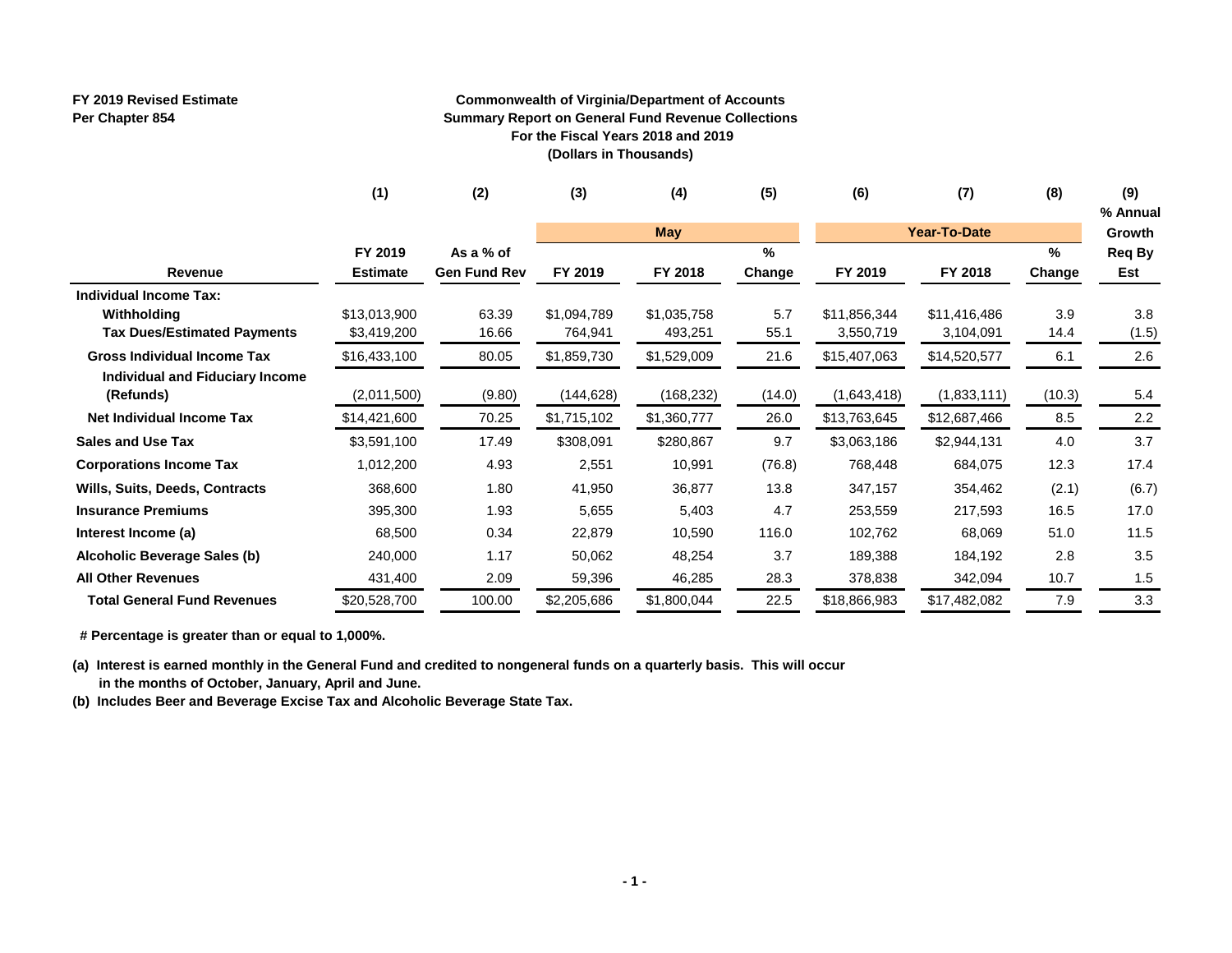**FY 2019 Revised Estimate**

**Per Chapter 854**

#### **Commonwealth of Virginia/Department of Accounts**

**General Fund Statement of Revenue Collections and Estimates**

 **For the Fiscal Years 2018 and 2019**

|                                                          |                 |                     | (Dollars in Thousands) |                      |         |              |              |        |                   |
|----------------------------------------------------------|-----------------|---------------------|------------------------|----------------------|---------|--------------|--------------|--------|-------------------|
|                                                          | (1)             | (2)                 | (3)                    | (4)                  | (5)     | (6)          | (7)          | (8)    | (9)               |
|                                                          |                 | As a %              |                        | May                  |         |              | Year-To-Date |        | % Annual          |
|                                                          | FY 2019         | of Total            |                        |                      | %       |              |              | ℅      | Growth            |
| Revenue                                                  | <b>Estimate</b> | <b>Gen Fund Rev</b> | FY 2019                | FY 2018              | Change  | FY 2019      | FY 2018      | Change | <b>Req By Est</b> |
| Taxes:                                                   |                 |                     |                        |                      |         |              |              |        |                   |
| Individual Income Tax - Withholding                      | \$13,013,900    | 63.39               | \$1,094,789            | \$1,035,758          | 5.7     | \$11,856,344 | \$11,416,486 | 3.9    | 3.8               |
| <b>Tax Dues/Estimated Payments</b>                       | 3,419,200       | 16.66               | 764,941                | 493,251              | 55.1    | 3,550,719    | 3,104,091    | 14.4   | (1.5)             |
| <b>Gross Individual Income Tax</b>                       | \$16,433,100    | 80.05               | \$1,859,730            | \$1,529,009          | 21.6    | \$15,407,063 | \$14,520,577 | 6.1    | 2.6               |
| Individ and Fiduc Income (Refunds)                       | (2,011,500)     | (9.80)              | (144, 628)             | (168, 232)           | (14.0)  | (1,643,418)  | (1,833,111)  | (10.3) | 5.4               |
| Net Individual Income Tax                                | \$14,421,600    | 70.25               | \$1,715,102            | \$1,360,777          | 26.0    | \$13,763,645 | \$12,687,466 | 8.5    | 2.2               |
| <b>Sales and Use Tax</b>                                 | 3,591,100       | 17.49               | 308,091                | 280,867              | 9.7     | 3,063,186    | 2,944,131    | 4.0    | 3.7               |
| <b>Corporations Income</b>                               | 1,012,200       | 4.93                | 2,551                  | 10,991               | (76.8)  | 768,448      | 684,075      | 12.3   | 17.4              |
| <b>Public Service Corporations</b>                       | 98,700          | 0.48                | 7,851                  | 11,961               | (34.4)  | 86,941       | 89,876       | (3.3)  | 0.0               |
| <b>Insurance Premiums</b>                                | 395,300         | 1.93                | 5,655                  | 5,403                | 4.7     | 253,559      | 217,593      | 16.5   | 17.0              |
| <b>Alcoholic Beverage Excise</b>                         | 199,100         | 0.97                | 46,588                 | 45,028               | 3.5     | 152,810      | 147,424      | 3.7    | 4.3               |
| <b>Beer and Beverage Excise</b>                          | 40,900          | 0.20                | 3,474                  | 3,226                | 7.7     | 36,578       | 36,768       | (0.5)  | 0.1               |
| Wills, Suits, Deeds, Contracts                           | 368,600         | 1.80                | 41,950                 | 36,877               | 13.8    | 347,157      | 354,462      | (2.1)  | (6.7)             |
| Inheritance, Gift, and Estate                            | $\mathbf 0$     | 0.00                | $\mathbf 0$            | $\mathbf 0$          |         | 191          | 932          | (79.5) | (100.0)           |
| <b>Bank Franchise</b>                                    | 24,000          | 0.12                | 27,957                 | 12,095               | 131.1   | 28,010       | 12,325       | 127.3  | 0.2               |
| <b>Other Taxes</b>                                       | 13,000          | 0.06                | 1,887                  | 215                  | 777.7   | 15,421       | 13,382       | 15.2   | (15.8)            |
| <b>Total Taxes</b>                                       | \$20,164,500    | 98.23               | \$2,161,106            | \$1,767,440          | 22.3    | \$18,515,946 | \$17,188,434 | 7.7    | 3.2               |
| <b>Rights and Privileges:</b>                            |                 |                     |                        |                      |         |              |              |        |                   |
| <b>Licenses and Permits</b>                              | \$4,100         | 0.02                | \$407                  | \$439                | (7.3)   | \$3,547      | \$3,601      | (1.5)  | 2.3               |
| <b>Corp. Franchise and Charters</b>                      | 53,700          | 0.26                | 576                    | 613                  | (6.0)   | 17,065       | 16,895       | 1.0    | 0.1               |
| Fees for Misc. Privileges & Services                     | 11,000          | 0.05                | 619                    | 579                  | 6.9     | 10,972       | 10,244       | 7.1    | (10.4)            |
| <b>Total Rights and Privileges</b>                       | \$68,800        | 0.33                | $\sqrt{51,602}$        | \$1,631              | (1.8)   | \$31,584     | \$30,740     | 2.7    | (1.6)             |
| <b>Other Revenues:</b>                                   |                 |                     |                        |                      |         |              |              |        |                   |
| <b>Sales of Property &amp; Commodities</b>               | \$0             | 0.00                | \$0                    | ( \$1)               | 100.0   | \$412        | \$5,382      | (92.3) | (100.0)           |
| <b>Assessmts &amp; Rcpts for Support of Special Svcs</b> | 400             | 0.00                | 171                    | 24                   | 612.5   | 412          | 427          | (3.5)  | (31.4)            |
| <b>Institutional Revenue</b>                             | 2,600           | 0.01                | 309                    | 500                  | (38.2)  | 2,677        | 2,712        | (1.3)  | (5.7)             |
| Interest (a)                                             | 68,500          | 0.34                | 22,879                 | 10,590               | 116.0   | 102,762      | 68,069       | 51.0   | 11.5              |
| <b>Dividends and Rent</b>                                | 300             | 0.00                | 11                     | 103                  | (89.3)  | 290          | 455          | (36.3) | (7.4)             |
| <b>Fines, Forfeitures &amp; Fees</b>                     | 219,000         | 1.07                | 19,693                 | 19,526               | 0.9     | 209,448      | 194,228      | 7.8    | 2.5               |
| <b>Other Revenue</b>                                     | 4,800           | 0.02                | (215)                  | 102                  | (310.8) | 2,767        | (7,960)      | 134.8  | 178.9             |
| <b>Excess Fees</b>                                       | (7,600)         | (0.04)              | (560)                  | (533)                | (5.1)   | (6, 177)     | (6,980)      | 11.5   | 0.8               |
| <b>Private Donations, Gifts &amp; Cont.</b>              | $\Omega$        | 0.00                | 0                      | $\mathbf 0$          |         | $\mathbf{2}$ | 11           | (81.8) | (100.0)           |
| <b>Cities, Counties, and Towns</b>                       | 7,400           | 0.04                | 690                    | 662                  | 4.2     | 6,860        | 6,564        | 4.5    | 1.7               |
| <b>Total Other Revenues</b>                              | \$295,400       | 1.44                | \$42,978               | $\overline{$}30,973$ | 38.8    | \$319,453    | \$262,908    | 21.5   | 6.4               |
| <b>Total General Fund Revenues</b>                       | \$20,528,700    | 100.00              | \$2,205,686            | \$1,800,044          | 22.5    | \$18,866,983 | \$17,482,082 | 7.9    | 3.3               |

 **# Percentage is greater than or equal to 1,000%.**

**(a) Interest is earned monthly in the General Fund and credited to nongeneral funds on a quarterly basis. This will occur in the months of October, January, April and June.**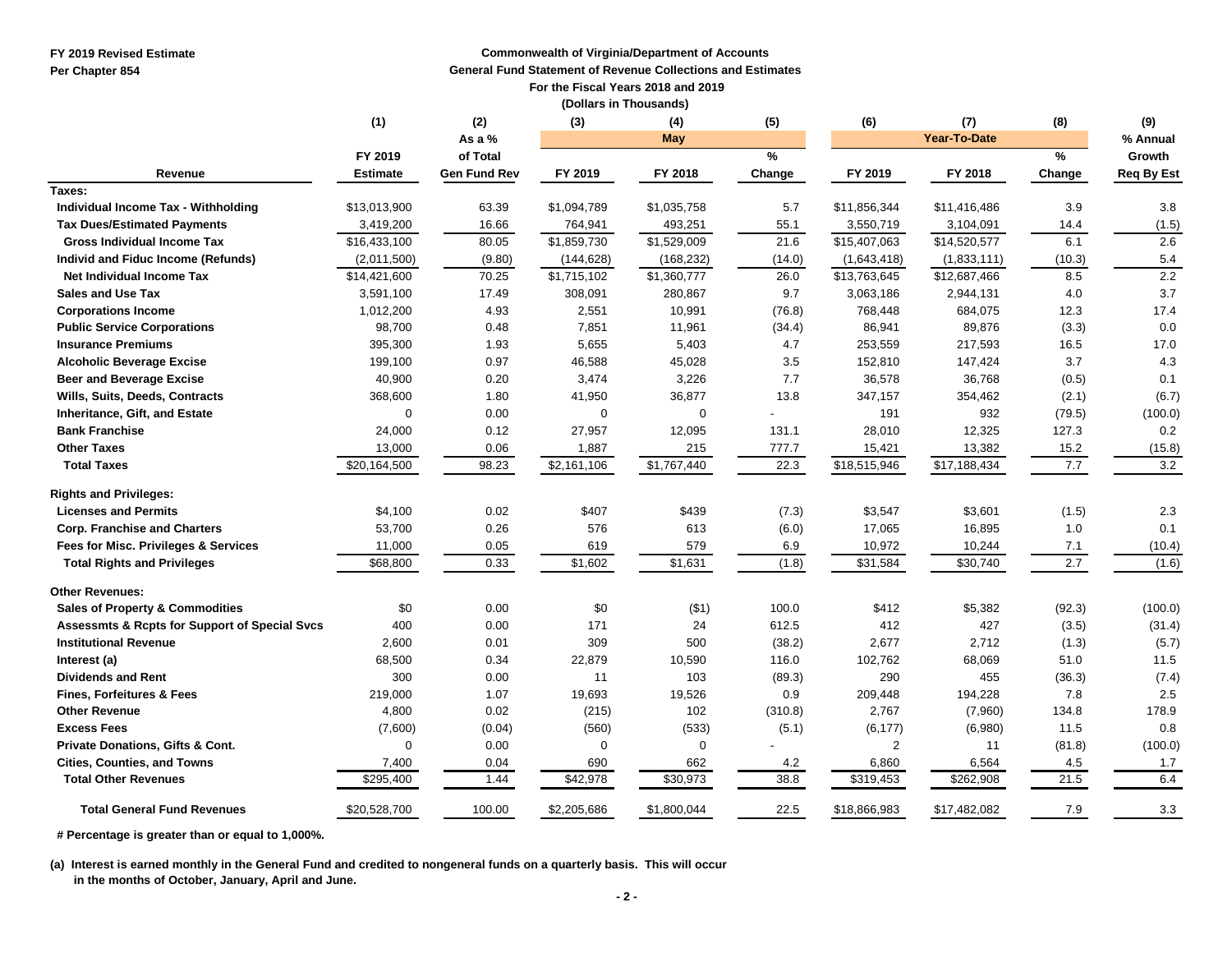## **Commonwealth of Virginia/Department of Lottery Summary Report on Lottery Collections For the Fiscal Years 2018 and 2019 (Dollars in Thousands)**

|                                            |                 |     |           |     |            |            |             |     |                     |               |     | % Annual           |
|--------------------------------------------|-----------------|-----|-----------|-----|------------|------------|-------------|-----|---------------------|---------------|-----|--------------------|
|                                            |                 |     |           |     | <b>May</b> |            |             |     | <b>Year-To-Date</b> |               |     | Growth             |
|                                            | FY 2019         |     |           |     |            | $\sqrt{2}$ |             |     |                     | $\%$          |     | <b>Required</b>    |
|                                            | <b>Estimate</b> | (a) | FY 2019   | (b) | FY 2018    | Change     | FY 2019     | (b) | FY 2018             | <b>Change</b> | (c) | <b>By Estimate</b> |
| <b>Lottery Collections</b>                 |                 |     |           |     |            |            |             |     |                     |               |     |                    |
| <b>Total Lottery Sales</b>                 | \$2,266,318     |     | \$189,824 |     | \$181,606  | 4.5        | \$2,120,647 |     | \$1,967,422         | 7.8           |     | 5.9                |
| Other Income                               | 1,041           |     | 150       |     | 21         | 614.3      | 2,141       |     | 993                 | 115.6         |     | 9.6                |
| <b>Total Income</b>                        | \$2,267,359     |     | \$189,974 |     | \$181,627  | 4.6        | \$2,122,788 |     | \$1,968,415         | 7.8           |     | 5.9                |
| Less:                                      |                 |     |           |     |            |            |             |     |                     |               |     |                    |
| <b>Prize Expenses</b>                      | \$1,398,356     |     | \$111,240 |     | \$113,148  | (1.7)      | \$1,299,525 |     | \$1,198,359         | 8.4           |     | 6.9                |
| <b>Retailer Commissions</b>                | 128,217         |     | 10,465    |     | 10,186     | 2.7        | 118,748     |     | 111,227             | 6.8           |     | 5.7                |
| <b>Operating Expenses</b>                  | 117,950         |     | 10,951    |     | 8,441      | 29.7       | 103,862     |     | 95,566              | 8.7           |     | 11.7               |
| <b>Total Expenses</b>                      | \$1,644,523     |     | \$132,656 |     | \$131,775  | 0.7        | \$1,522,135 |     | \$1,405,152         | 8.3           |     | 7.2                |
| Net Proceeds from Operations               |                 |     |           |     |            |            |             |     |                     |               |     |                    |
| Net Lottery Ticket Profits                 | \$622,836       |     | \$57,318  |     | \$49,852   | 15.0       | \$600,653   |     | \$563,263           | 6.6           |     | 4.4                |
| <b>Prior Year Residual Profit Transfer</b> | 9,563           |     |           |     | 0          |            | 9,563       |     | 11,819              | (19.1)        |     |                    |
| Available to Lottery Proceeds Fund         | \$632,399       |     | \$57,318  |     | \$49,852   | 15.0       | \$610,216   |     | \$575,082           | 6.1           |     | 3.9                |

# Percentage is greater than or equal to 1,000%.

(a) Estimate established by Chapter 854, 2019 Virginia Acts of Assembly. The Prior Year Residual Profit Transfer of \$9,563,109 was made on August 13, 2018, and is included in the total revenue estimate.

(b) Amounts reported are accrual-based estimates (unaudited closing).

(c) The current year figures on this chart, including growth percentages, are not an indicator of the probable outcome for the fiscal year. Lottery revenues can have dramatic swings up and down month to month depending on the lotto jackpots, prize expense, and game related administrative expenses.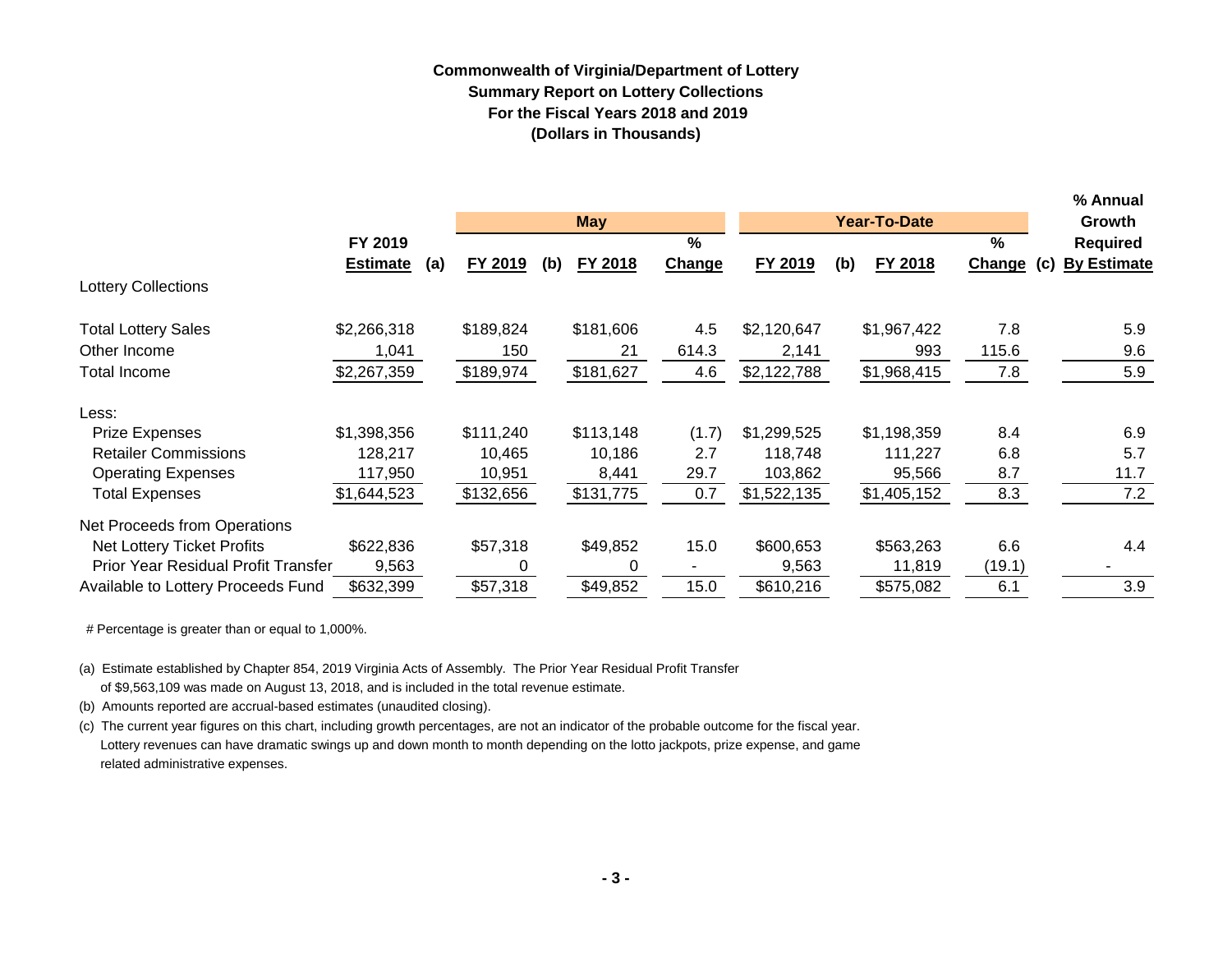## **Commonwealth of Virginia/Department of Accounts**

## **Highway Maintenance and Operating Fund and Transportation Trust Fund Revenues**

## **Summary Statement of Selected Revenue Estimates & Collections**

## **For the Fiscal Years 2018 and 2019**

## **(Dollars in Thousands)**

|                                           |                 |             |           |            |                |             |                     |        | % Annual           |
|-------------------------------------------|-----------------|-------------|-----------|------------|----------------|-------------|---------------------|--------|--------------------|
|                                           |                 | As a $%$    |           | <b>May</b> |                |             | <b>Year-To-Date</b> |        | Growth             |
|                                           | FY 2019         | of Total    |           |            | $\%$           |             |                     | %      | Required           |
| <b>Revenue</b>                            | <b>Estimate</b> | <b>Fund</b> | FY 2019   | FY 2018    | Change         | FY 2019     | FY 2018             | Change | <b>By Estimate</b> |
| <b>Motor Fuel Taxes</b>                   | \$905,500       | 17.11       | \$78,271  | \$75,213   | 4.1            | \$772,679   | \$745,990           | 3.6    | 5.6                |
| <b>Priority Transportation Fund (PTF)</b> | 168,655         | 3.19        | 0         | $\pmb{0}$  | $\blacksquare$ | 168,655     | 168,018             | 0.4    | 0.4                |
| <b>Motor Vehicle Sales and Use Tax</b>    | 958,200         | 18.10       | 90,222    | 85,805     | 5.1            | 936,648     | 895,452             | 4.6    | (2.6)              |
| <b>State Sales and Use Tax</b>            | 1,073,600       | 20.29       | 93,549    | 86,527     | 8.1            | 936,492     | 894,158             | 4.7    | 2.9                |
| <b>Motor Vehicle License Fees</b>         | 258,600         | 4.88        | 24,076    | 25,176     | (4.4)          | 242,811     | 235,730             | 3.0    | (0.1)              |
| <b>International Registration Plan</b>    | 67,600          | 1.28        | 3,279     | 8,110      | (59.6)         | 67,523      | 65,562              | 3.0    | (2.3)              |
| <b>Recordation Tax</b>                    | 43,600          | 0.82        | 5,111     | 4,423      | 15.6           | 42,387      | 42,865              | (1.1)  | (8.7)              |
| <b>Interest Earnings</b>                  | 3,800           | 0.07        | 103       | 54         | 90.7           | 11,612      | 6,186               | 87.7   | (57.2)             |
| Misc. Taxes, Fees, and Revenues           | 17,900          | 0.34        | 1,742     | 1,914      | (9.0)          | 17,778      | 17,761              | 0.1    | (8.7)              |
| <b>Total State Taxes and Fees</b>         | \$3,497,455     | 66.08       | \$296,353 | \$287,222  | 3.2            | \$3,196,585 | \$3,071,722         | 4.1    | $1.2$              |

 **# Percentage is greater than or equal to 1,000%.**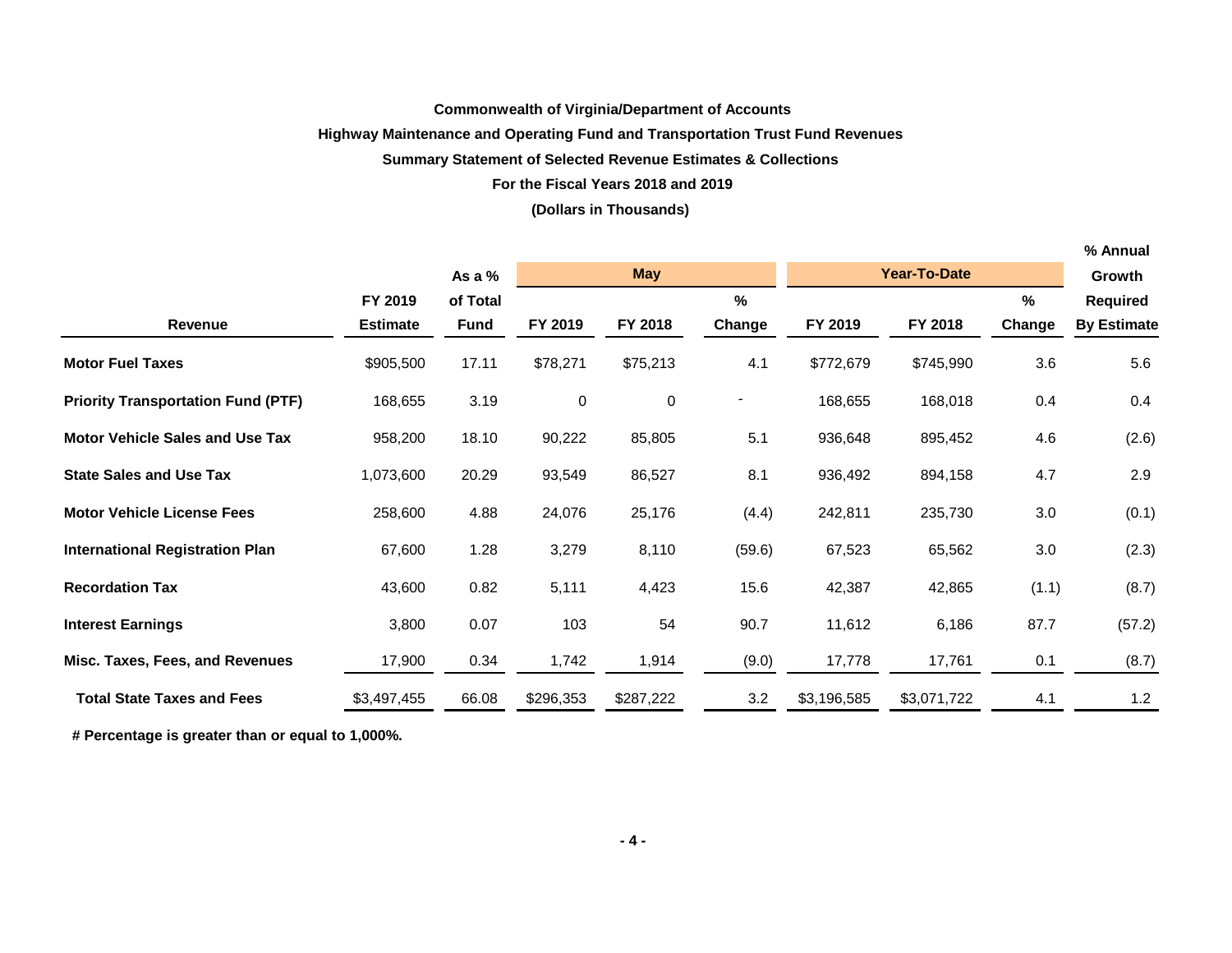#### **Commonwealth of Virginia/Department of Accounts Highway Maintenance and Operating Fund and Transportation Trust Fund Revenues Statement of Revenue Estimates & Collections For the Fiscal Years 2018 and 2019 (Dollars in Thousands)**

|                                             |                 | As a $%$    |            | <b>May</b> |        |             | <b>Year-To-Date</b> |        |                           |  |
|---------------------------------------------|-----------------|-------------|------------|------------|--------|-------------|---------------------|--------|---------------------------|--|
|                                             | FY 2019         | of Total    |            |            | %      |             |                     | %      | Growth<br><b>Required</b> |  |
| Revenue                                     | <b>Estimate</b> | <b>Fund</b> | FY 2019    | FY 2018    | Change | FY 2019     | FY 2018             | Change | By Est                    |  |
| <b>HIGHWAY MAINTENANCE</b>                  |                 |             |            |            |        |             |                     |        |                           |  |
| <b>AND OPERATING FUND:</b>                  |                 |             |            |            |        |             |                     |        |                           |  |
| <b>Motor Fuel Taxes (Includes Road Tax)</b> | \$723,900       | 13.68       | \$62,828   | \$60,959   | 3.1    | \$622,158   | \$602,056           | 3.3    | 5.4                       |  |
| <b>Motor Vehicle Sales and Use Tax</b>      | 688,300         | 13.00       | 66,726     | 62,898     | 6.1    | 678,295     | 647,392             | 4.8    | (3.2)                     |  |
| <b>State Sales and Use Tax</b>              | 300,900         | 5.68        | 25,551     | 24.137     | 5.9    | 259,267     | 250,455             | 3.5    | 2.9                       |  |
| <b>Motor Vehicle License Fees</b>           | 236,600         | 4.47        | 22,114     | 23,035     | (4.0)  | 221,790     | 215,151             | 3.1    | (0.3)                     |  |
| <b>International Registration Plan</b>      | 67,600          | 1.28        | 3,279      | 8,110      | (59.6) | 67,523      | 65,562              | 3.0    | (2.3)                     |  |
| Misc. Taxes, Fees, and Revenues             | 17,900          | 0.34        | 1,742      | 1,914      | (9.0)  | 17,778      | 17,761              | 0.1    | (8.7)                     |  |
| <b>Total State Taxes and Fees</b>           | \$2,035,200     | 38.45       | \$182,240  | \$181,053  | 0.7    | \$1,866,811 | \$1,798,377         | 3.8    | 0.9                       |  |
| <b>Other Revenues:</b>                      |                 |             |            |            |        |             |                     |        |                           |  |
| <b>Federal Grants and Contracts</b>         | \$0             | 0.00        | \$3.841    | \$2,033    | 88.9   | \$28.866    | \$37.536            | (23.1) | (100.0)                   |  |
| <b>Miscellaneous Revenues</b>               | 275,947         | 5.21        | 3,774      | 1,289      | 192.8  | 290,176     | 31,713              | 815.0  | (7.6)                     |  |
| Transfer (to) / from Transportation         |                 |             |            |            |        |             |                     |        |                           |  |
| <b>Trust Fund</b>                           | 181,785         | 3.44        | 0          | 0          |        | 181,785     | 112,384             | 61.8   | 28.1                      |  |
| <b>Total Highway Maintenance and</b>        |                 |             |            |            |        |             |                     |        |                           |  |
| <b>Operating Fund</b>                       | \$2,492,932     | 47.10       | \$189,855  | \$184,375  | 3.0    | \$2,367,638 | \$1,980,010         | 19.6   | (0.2)                     |  |
| <b>TRANSPORTATION TRUST FUND:</b>           |                 |             |            |            |        |             |                     |        |                           |  |
| <b>Motor Fuel Taxes</b>                     |                 |             |            |            |        |             |                     |        |                           |  |
| (Includes Aviation & Road Taxes)            | \$181,600       | 3.43        | \$15,443   | \$14,254   | 8.3    | \$150,521   | \$143,934           | 4.6    | 6.7                       |  |
| <b>PTF Insurance Premiums Tax</b>           | 168,655         | 3.19        | $\Omega$   | $\Omega$   |        | 168,655     | 168,018             | 0.4    | 0.4                       |  |
| <b>Motor Vehicle Sales and Use Tax</b>      |                 |             |            |            |        |             |                     |        |                           |  |
| (Includes Rental Tax)                       | 269,900         | 5.10        | 23,496     | 22,907     | 2.6    | 258,353     | 248,060             | 4.1    | (1.1)                     |  |
| <b>State Sales and Use Tax</b>              | 772,700         | 14.61       | 67,998     | 62,390     | 9.0    | 677,225     | 643,703             | 5.2    | 2.9                       |  |
| <b>Motor Vehicle License Fees</b>           | 22,000          | 0.41        | 1,962      | 2,141      | (8.4)  | 21,021      | 20,579              | 2.1    | 1.7                       |  |
| <b>Recordation Tax</b>                      | 43,600          | 0.82        | 5,111      | 4,423      | 15.6   | 42,387      | 42,865              | (1.1)  | (8.7)                     |  |
| <b>Interest Earnings</b>                    | 3,800           | 0.07        | 103        | 54         | 90.7   | 11,612      | 6,186               | 87.7   | (57.2)                    |  |
| <b>Total State Taxes and Fees</b>           | \$1,462,255     | 27.63       | \$114, 113 | \$106,169  | 7.5    | \$1,329,774 | \$1,273,345         | 4.4    | 1.5                       |  |
| <b>Other Revenues:</b>                      |                 |             |            |            |        |             |                     |        |                           |  |
| <b>Federal Grants and Contracts</b>         | \$1,044,332     | 19.73       | \$54,963   | \$36,921   | 48.9   | \$1,086,881 | \$963,472           | 12.8   | 4.2                       |  |
| <b>Receipts from Cities/Counties</b>        | 150,600         | 2.85        | 57,401     | 13,100     | 338.2  | 251,459     | 220,368             | 14.1   | (38.8)                    |  |
| <b>Toll Revenues (Includes Route 28)</b>    | 44,727          | 0.84        | 3,700      | 3,667      | 0.9    | 42,965      | 29,252              | 46.9   | 36.2                      |  |
| <b>Miscellaneous Revenues</b>               | 279,829         | 5.29        | 10,217     | 3,253      | 214.1  | 340,755     | 59,332              | 474.3  | (21.4)                    |  |
| <b>Total Other Revenues</b>                 | \$1,519,488     | 28.71       | \$126,281  | \$56,941   | 121.8  | \$1,722,060 | \$1,272,424         | 35.3   | (7.2)                     |  |
| Transfer (to) / from Highway                |                 |             |            |            |        |             |                     |        |                           |  |
| <b>Maintenance and Operating Fund</b>       | (\$181,785)     | (3.44)      | \$0        | \$0        |        | (\$181,785) | (\$112,384)         | (61.8) | (28.1)                    |  |
| <b>Total Transportation Trust Fund</b>      | \$2,799,958     | 52.90       | \$240,394  | \$163,110  | 47.4   | \$2,870,049 | \$2,433,385         | 17.9   | (4.6)                     |  |
| TOTAL HIGHWAY MAINTENANCE AND               |                 |             |            |            |        |             |                     |        |                           |  |
| <b>OPERATING AND TRANSPORTATION</b>         |                 |             |            |            |        |             |                     |        |                           |  |
| <b>TRUST FUND</b>                           | \$5,292,890     | 100.00      | \$430,249  | \$347,485  | 23.8   | \$5,237,687 | \$4,413,395         | 18.7   | (2.6)                     |  |
|                                             |                 |             |            |            |        |             |                     |        |                           |  |

 **# Percentage is greater than or equal to 1,000%.**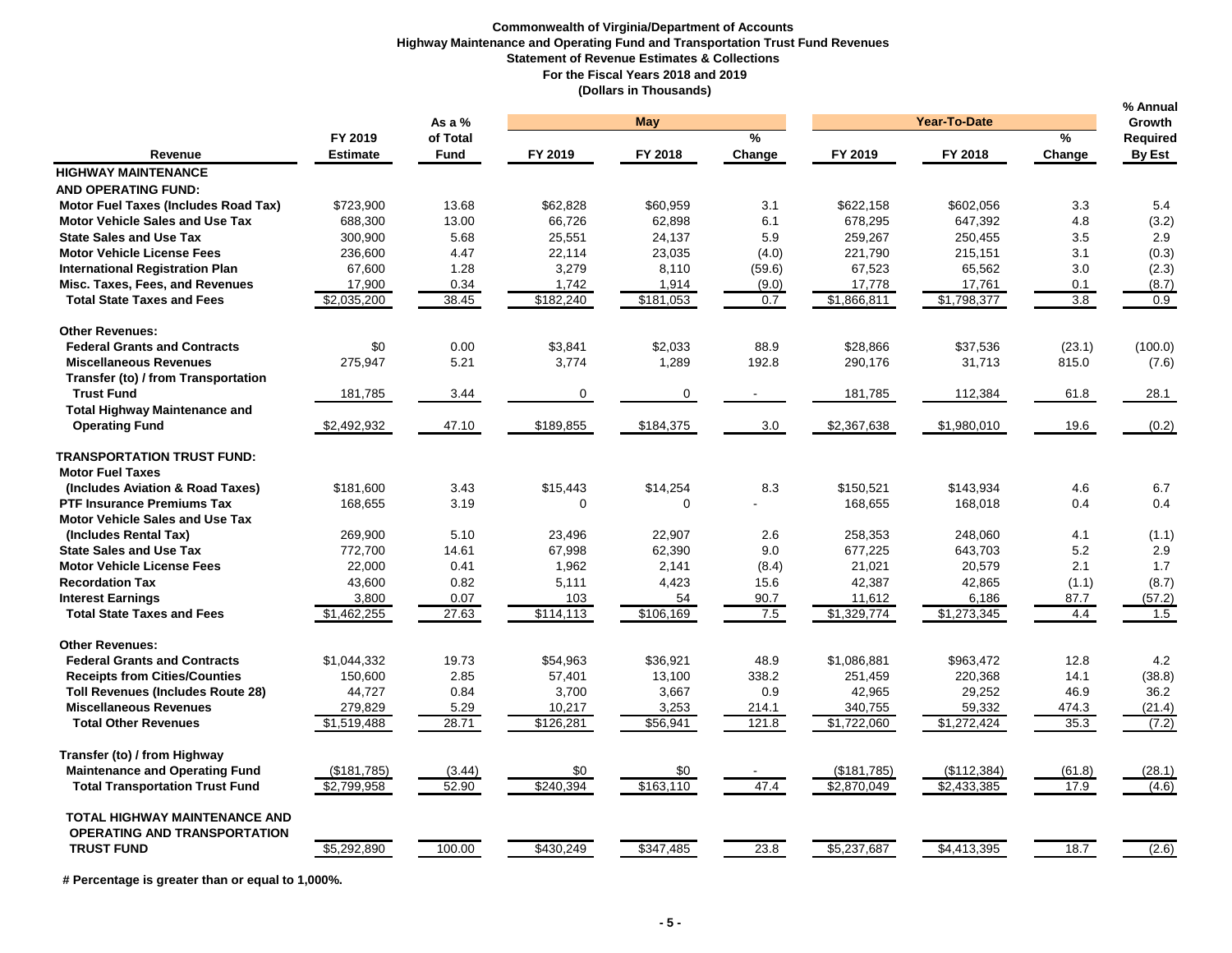# **Total General Fund Revenues**

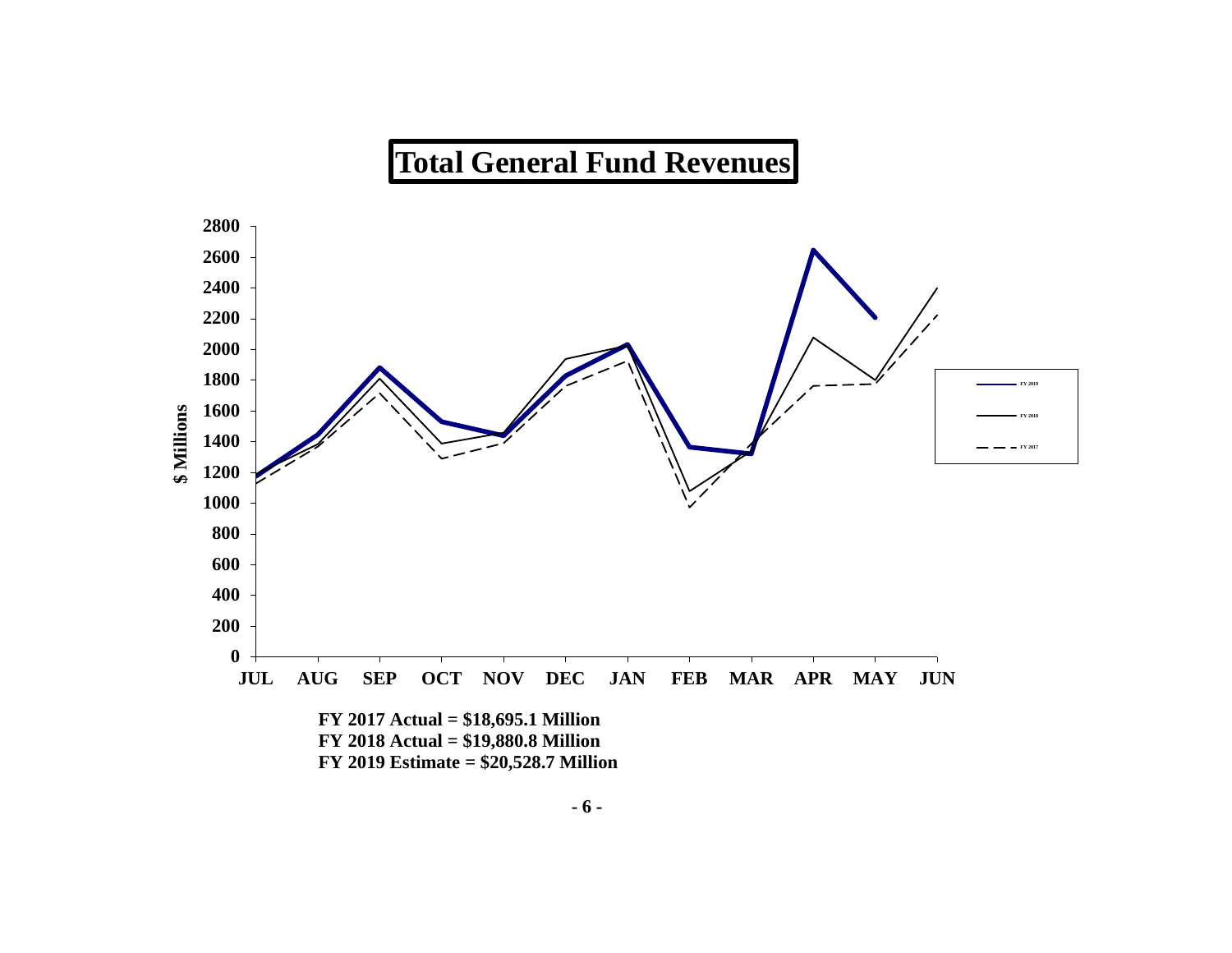# **Net Individual Income Tax**

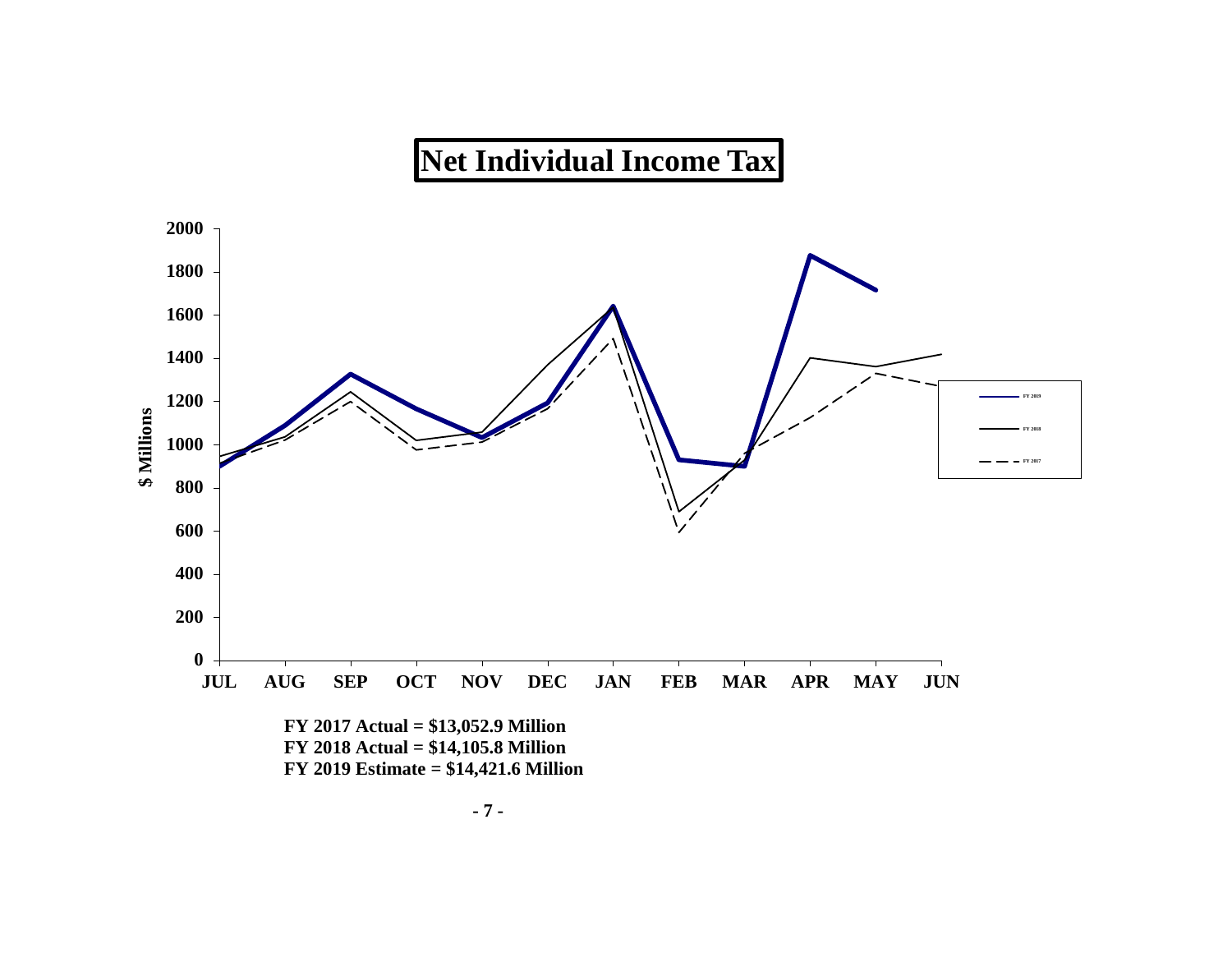

# **- 8 -**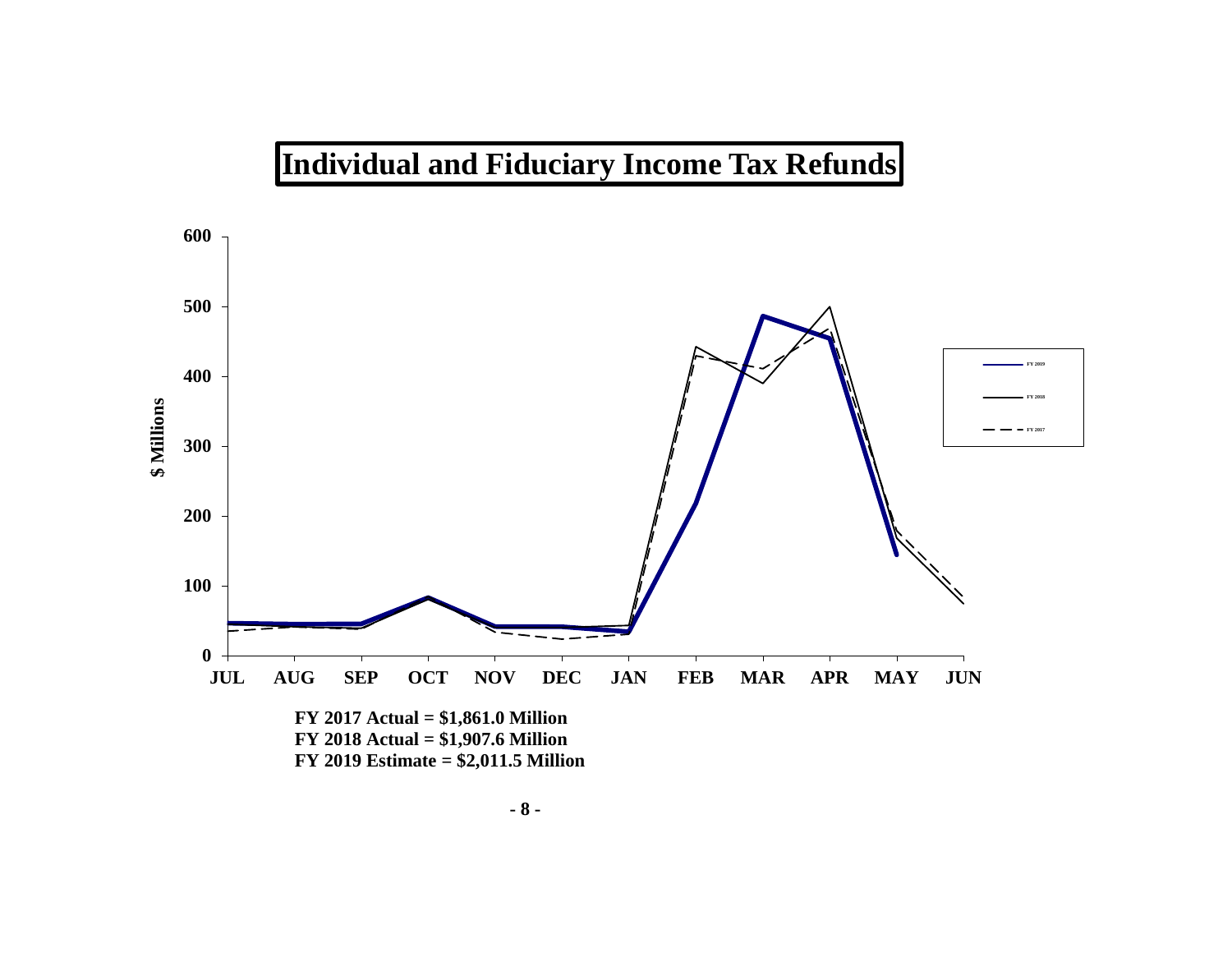# **DEPARTMENT OF THE TREASURY**

**General Account Investment Portfolio Monthly Average Balances and Rates For the Fiscal Year 2019 (Dollars in Millions)**

| <b>MONTH</b>         | <b>PRIMARY LIQUIDITY</b> |       |              | <b>EXTERNAL MANAGEMENT</b><br><b>EXTENDED DURATION</b> | <b>COMPOSITE</b> |       | TREASURY 1 YR.<br><b>CONSTANT</b> |  |
|----------------------|--------------------------|-------|--------------|--------------------------------------------------------|------------------|-------|-----------------------------------|--|
|                      |                          |       |              |                                                        |                  |       | <b>MATURITY<sup>1</sup></b>       |  |
|                      | Avg. Balance             | Yield | Avg. Balance | Annualized<br><b>Total Return</b>                      | Avg. Balance     | Rate  | Yield                             |  |
| <b>July, 2018</b>    | \$5,881.1                | 2.12% | \$1,264.1    | 0.55%                                                  | \$7,145.2        | 1.84% | 2.39%                             |  |
| August               | \$5,225.6                | 2.12% | \$1,267.0    | 6.90%                                                  | \$6,492.6        | 3.05% | 2.45%                             |  |
| September            | \$5,777.9                | 2.17% | \$1,268.5    | $-4.34%$                                               | \$7,046.4        | 1.00% | 2.56%                             |  |
| October              | \$6,209.6                | 2.31% | \$1,264.2    | $-3.78%$                                               | \$7,473.8        | 1.28% | 2.65%                             |  |
| November             | \$6,034.2                | 2.40% | \$1,264.9    | 5.73%                                                  | \$7,299.1        | 2.98% | 2.70%                             |  |
| December             | \$5,761.6                | 2.47% | \$1,276.0    | 15.60%                                                 | \$7,037.6        | 4.85% | 2.66%                             |  |
| January, 2019        | \$6,148.6                | 2.56% | \$1,289.0    | 10.49%                                                 | \$7,437.6        | 3.93% | 2.58%                             |  |
| February             | \$6,465.8                | 2.60% | \$1,295.3    | 1.58%                                                  | \$7,761.1        | 2.43% | 2.55%                             |  |
| March                | \$6,197.2                | 2.58% | \$1,306.4    | 16.90%                                                 | \$7,503.6        | 5.07% | 2.49%                             |  |
| April                | \$6,695.7                | 2.57% | \$1,317.3    | 2.04%                                                  | \$8,013.0        | 2.48% | 2.42%                             |  |
| May                  | \$7,556.9                | 2.53% | \$1,327.3    | 16.33%                                                 | \$8,884.2        | 4.59% | 2.34%                             |  |
| June                 |                          |       |              |                                                        |                  |       |                                   |  |
| Year-to-Date Average | \$6,177.7                | 2.41% | \$1,285.5    | 6.33%                                                  | \$7,463.2        | 3.09% | 2.53%                             |  |

· Performance on the extended duration portion of the General Account is reported on an annualized total return basis. Total return includes unrealized gains and losses, which in the short term can make returns more volati extended time period the fluctuations average out and total return approaches the portfolio yield.

▪ Unaudited.

1 Federal Reserve Bank H.15 Release.